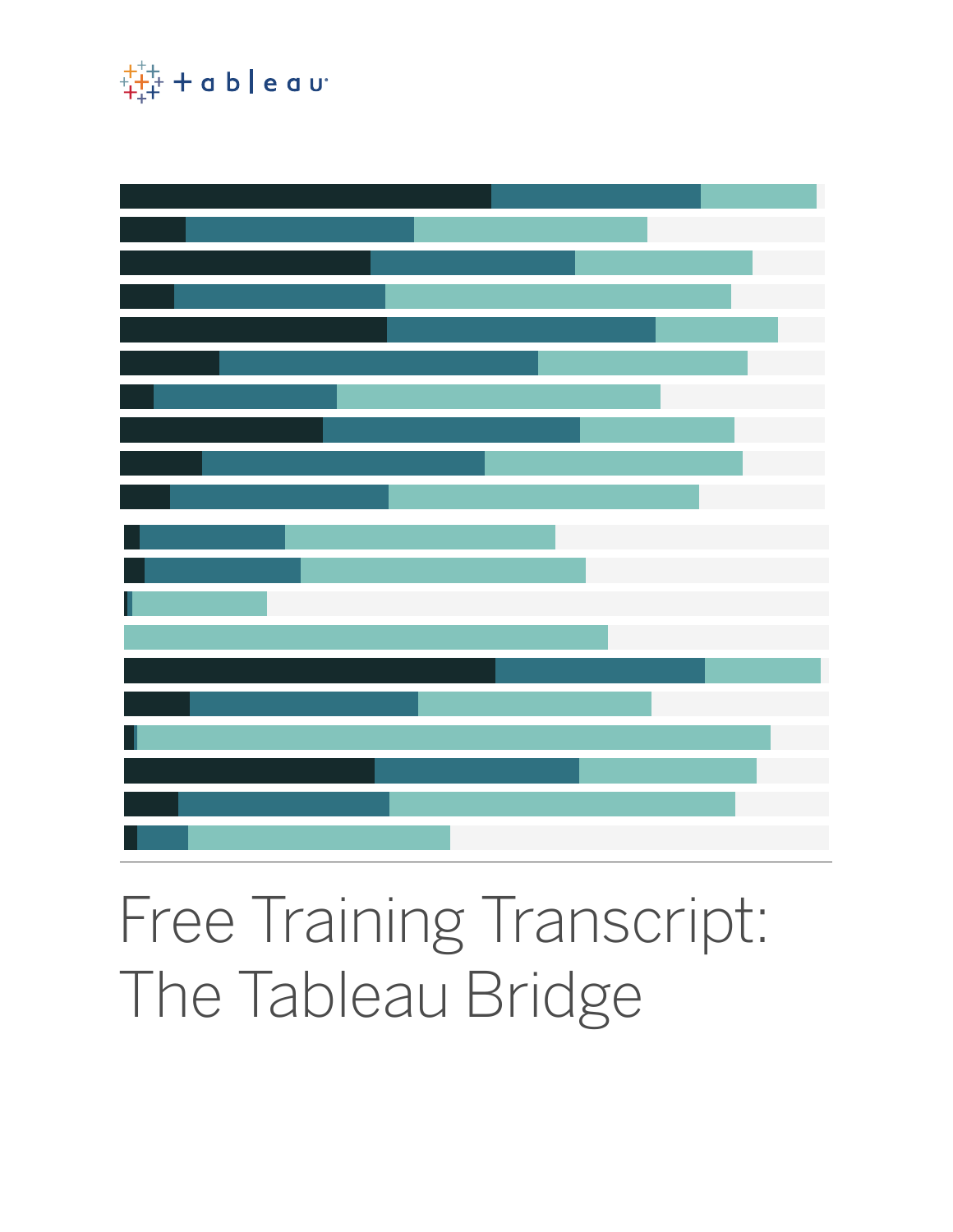Welcome to this video on the Tableau Bridge. The Tableau Bridge enables secure data connections from on-premises data sources to Tableau Online, either through scheduled extract refreshes or live connections. For more information about using the Bridge client for extract refreshes, check out the video on Saving and Publishing Data sources. This video covers the live connection aspect of the Tableau Bridge.

### Tableau Bridge Requirements

There are several requirements to use and configure the Tableau Bridge. You must be able to sign into Tableau Online as a site administrator, run the Bridge client in service mode- -which requires being a local administrator of the computer it's running on--which must be a 64 bit Windows machine. You should also ensure that the Tableau Bridge can use the same drivers and data sources as your publishers, and that the computer it's running on will be powered on continuously.

## Setting up the Bridge Client

On the machine where the client will run, open Tableau Desktop. Under the Server menu, select Start Tableau Bridge Client. Sign into the Tableau Bridge with a site admin level account, and choose a site if relevant. Once signed in, the Bridge client will open from the system tray. By default, the client runs as an application. For live connections, this must be switched to run as a service.

Next, log into your online site as an administrator. On the settings tab, scroll down to the bottom for section for the Tableau Bridge. Click Yes to allow the Bridge to maintain live connections. If this option is not available, email Beta@tableau.com and include the name of your site and the email address of your site administrator to request turning it on.

Select a registered Bridge client to run live connections. Note that anyone who can publish a data source to Tableau Online can run a Bridge client for scheduled extract refreshes, but only one client can be enabled to support live connections. Click Save. Tada!

For more information on the details of configuring the Bridge client, refer to the Help documentation.